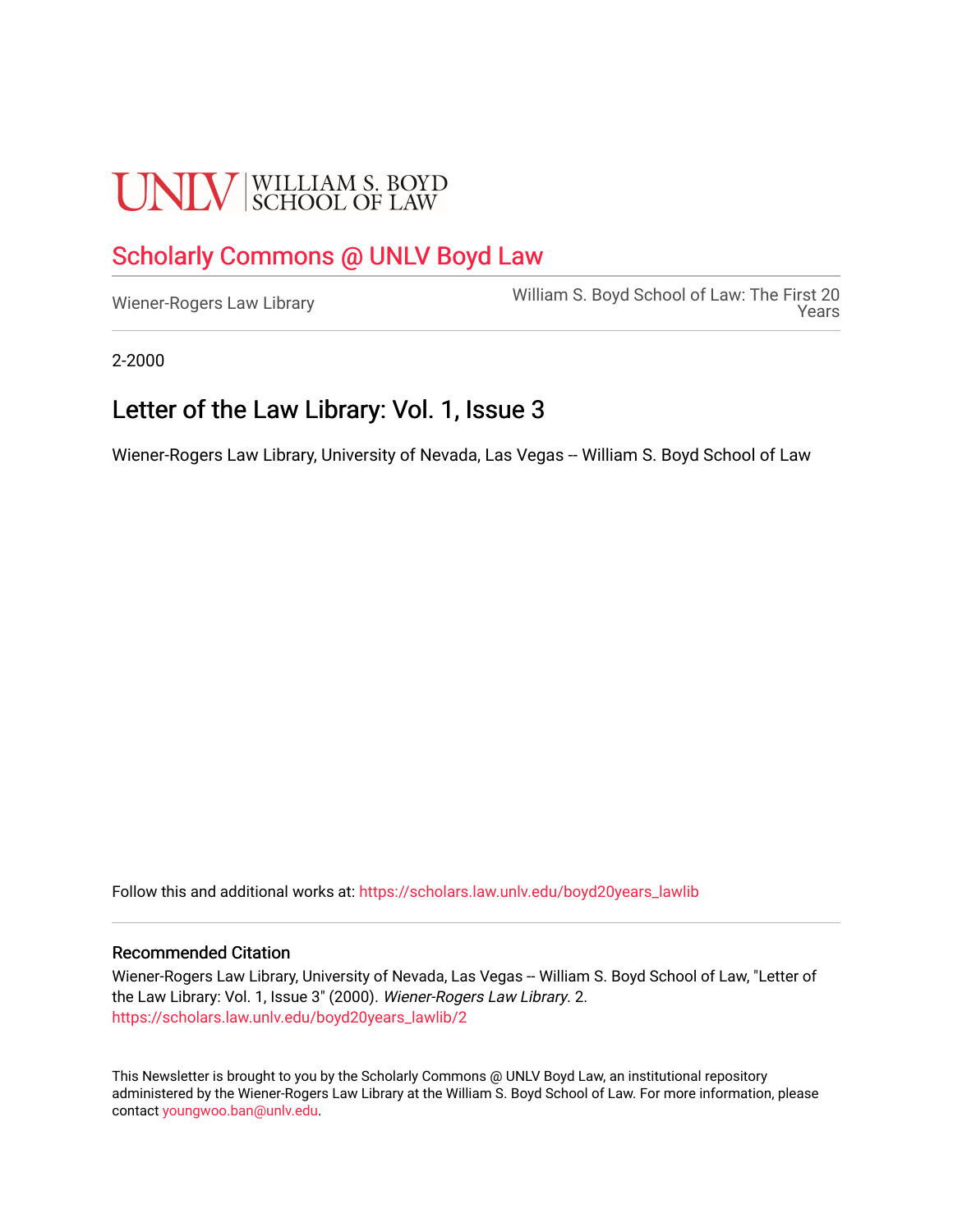# Letter of the Law Library

Volume I, Issue 3

http://www.law.unlv.edu/library/ February 2000

#### **Spring 2000 Library Hours:**

| Mon. - Thurs.            | 7:30 am to midnight               |
|--------------------------|-----------------------------------|
| Friday                   | 7:30 a.m. to 9 p.m.               |
| Saturday                 | 9 a.m. to 9 p.m.                  |
| Sunday                   | 10 a.m to midnight                |
| * Specific schedules for |                                   |
|                          | intersessions, holidays and other |
| breaks will be posted.   |                                   |
|                          |                                   |

#### **Reference Hours:**

| Mon. - Thurs. | 9 a.m. to 9 p.m.  |  |
|---------------|-------------------|--|
| Friday        | 9 a.m. to 5 p.m.  |  |
| Saturday      | 9 a.m. to 1 p.m.  |  |
|               | 2 p.m. to 6 p.m.  |  |
| Sunday        | 10 a.m. to 2 p.m. |  |
|               | 3 p.m. to 7 p.m.  |  |

#### **Reprographics/Copy Center:**

Mon. -Thurs. 7:30 a.m. to 7 p.m. Friday 8 a.m. to 4:30 p.m.

\* Holiday and break hours will vary from schedule.

#### **Library Staff:**

#### **Administration:**

Rick Brown, Director Kory D. Staheli, Associate Director Joy Y. Nishie, Management Ass 't III

#### **Public Services:**

Jennifer L. Gross, Ref. Librarian Matthew Wright, Ref. Librarian James Quinn, Circulation Supervisor

#### **Technical Services:**

Steve Elkins, Head of Tech; Services Sean Saxon, Tech. Svcs. Librarian Rebecca Bostick, Serials Assistant Nancy Downing, Serials Supervisor

# **Using sources to apply for judicial clerkships**

#### *by Jennifer L. Gross*

*Reference Librarian* 

Judicial clerkship season is upon us! If you are planning on applying for any judicial clerkships, it is a good idea to locate as much information as possible about the judge you will be applying to. There are several good sources in the library that can be used to locate information about clerkships, or about both federal and state judges.

An excellent source for locating information about federal and state clerkships is the NALP Judicial Clerkship Directory. This resource is available to you on Lexis. The library and file identifier is **CAREER; JCLERK.** This directory is updated constantly as changes occur and includes U.S. federal judges, state judges and magistrates who anticipate judicial clerkship openings. It contains information about application requirements and salary, as well as the type and number of clerks the judge has hired in the past. For tips on searching this database, click on the little blue "I" or, consult a reference librarian.

One of the best sources for locating information about federal judges is the *Almanac of the Federal Judiciary.* The *Almanac* is shelved in the reference office at call number KF 8700 .A9. It contains an enormous amount of useful information about federal judges, including noteworthy decisions and lawyer evaluations.

The *Almanac* consists of two large binders. One binder is red and the other is blue. Because the *Almanac* is a looseleaf, it is generally updated very frequently. The latest update was in November, 1999. Volume one, (the red binder), is organized by circuit. Each circuit is filed under a separate loose leaf tab. It contains profiles of Federal District Judges. Volume two (the blue binder), contains profiles of U.S. Supreme Court and Federal Circuit Court (Courts of Appeal) Judges. Volume two is also organized by circuit.

Another good source for information about judges is the *Judicial Yellowbook.* The *Judicial Yellowbook*  does not contain as much information as the *Almanac.* For example, it does not have lawyer evaluations. However, the *Yellowbook* does contain information about state judges, which the *Almanac*  does not. The *Yellowbook* is located in the Reference office at call number KF 8700 Al9 J835. In addition, it is available on both Westlaw **(JUDYB)** and Lexis **(CAREER; YBJUD).**  Good Luck!

#### **In this issue:**

- Clerkship Season Here!
- Ask Madam Librarian
- Lexis & Westlaw News
- Staff Happenings